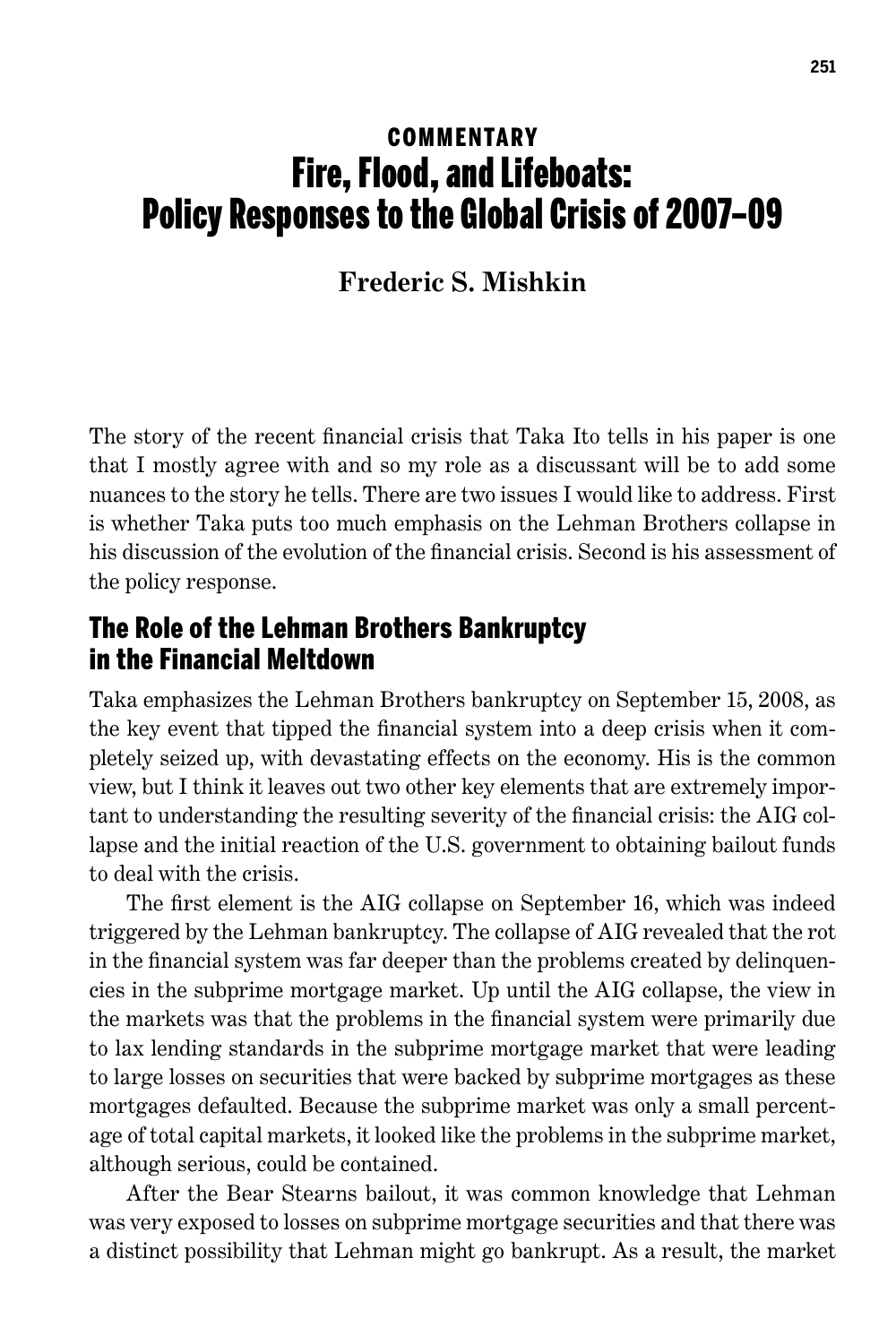was more prepared for a possible Lehman bankruptcy. AIG was, in contrast, a much bigger surprise to the market. It was not until September of 2008 that there was any inkling that AIG had made such big bets in the credit default swap (CDS) market. When Lehman failed and AIG required a massive rescue by both the Federal Reserve and the U.S. Treasury, it became clear that huge carry trades were the norm, not the exception, in the financial system. That is, financial firms were booking huge profits (in AIG's case premiums on the CDSs) as long as financial markets remained healthy, but if tail risks materialized, the losses would be astronomical. The collapse of AIG therefore revealed how risky the financial system had become and that any further systemic shocks to the financial system could result in a complete breakdown.

The initial attempt to obtain government bailout funds to deal with the crisis was another element of the crisis that deserves more attention. When thinking about the costs of a financial crisis, it is important to recognize that the loss of confidence is a key driving force of financial panics. In the wake of Lehman and AIG, when the Treasury first went to Congress to ask for \$700 billion for the Troubled Asset Relief Program (TARP), it presented them with an extraordinary three-page proposal with many elements that were clearly unacceptable. Not only was it ridiculously brief, suggesting that the Treasury was insufficiently prepared to cope with the increased virulence of the financial crisis, but it had provisions that the Treasury's disbursement of funds would not be subject to any Congressional oversight, nor could the Treasury's actions be subject to court review and lawsuits. This proposal was rightfully considered to be inconsistent with democratic principles, and it severely eroded confidence in the Treasury's ability to cope with the crisis. Then when the TARP bill came up for a vote in Congress, it was voted down on September 29 and, most shockingly, it was President Bush's own party, the Republicans, that opposed the Administration's TARP bill. This vote indicated the weakness of the lame-duck Administration's ability to deal with the crisis. Then when the bill was passed, four days later on October 3, it was laden with special interest "Christmas presents," with one of the most outrageous examples being an excise tax exemption for producers and exporters of certain wooden arrows for children.

To say the least, all these shenanigans did not inspire confidence in the U.S. government's ability to cope with the crisis. The lack of confidence and outright fear in the financial markets was then manifest in the week following the passage of the TARP bill with the week beginning on October 6 showing the worst weekly decline in U.S. history. Credit spreads went through the roof over the next three weeks, with the Treasury bill to Eurodollar (TED) spread going to over 500 basis points, the highest value in its history to that time. Because fear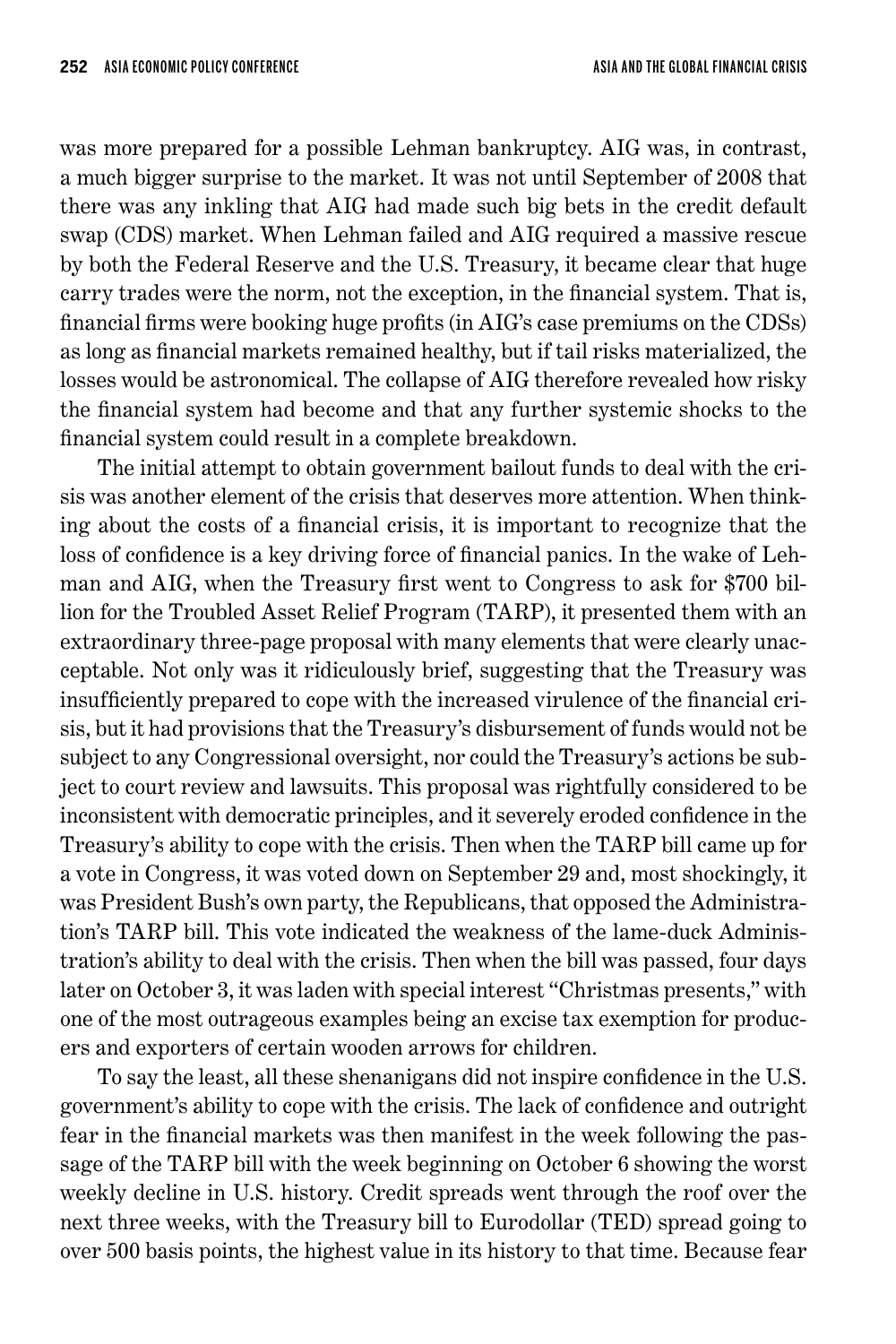is what drives financial crises, the collapse of AIG and the U.S. government response to the crisis in late September and early October should be seen as events that are every bit as important as the Lehman Brothers collapse.

Why is adding these elements to the story important? Because it bears on whether it was a mistake for the U.S. government to let Lehman slide into bankruptcy. Although I agree with Taka that, in hindsight, letting Lehman go into bankruptcy was a serious mistake because the aftermath was a full-scale financial crisis. However, ex ante, it is not as clear. It is not obvious that a Lehman bankruptcy would have had such disastrous effects on the financial system if AIG had not engaged in its risky activities in the CDS market or if the U.S. government had shown that it was up to the task of containing the crisis. In that case, letting Lehman go bankrupt may have made sense because the alternative of a Lehman bailout would increase future moral hazard risk-taking in the financial markets.

The situation did not get better later in the fall of 2008 and the spring of 2009. The way the Treasury administered the TARP funds was, to put it mildly, highly problematic. The Treasury rightfully concluded quickly that buying troubled assets would not contain the crisis and so moved to using the TARP funds to inject capital into the banking system. However, the disbursement of these funds was grossly mismanaged. Because Treasury Secretary Paulson insisted that healthy as well as unhealthy banks should be encouraged (sometimes coerced) to take TARP funds, the funds were disbursed with very few restrictions on their use. This led to recipients of TARP funds paying out a substantial percentage to the stakeholders in the recipient firms. Something on the order of half of the funds was paid out in dividends to shareholders, while employees continued to receive large bonuses. Particularly egregious is that financial firms with huge debt overhangs were allowed to reduce their capital base by paying out dividends. This is, of course, exactly what the management should do if it is acting in the interest of the shareholders, and indeed this is what we teach our MBA students is part of managers' fiduciary responsibility to maximize shareholder value. However, these payouts were clearly not in the public interest because the whole point of the TARP funds was to beef up banks' capital so that they would be less likely to go under and so they would continue to make loans. Having half the money go out the door to shareholders and not into higher capital was a misuse of these funds and indicated that the government response to the crisis was misguided.

The other problem with the administration of the TARP funds was that it poisoned the well for the allocation of additional funds to get the financial system on a sounder footing, or to prevent an even worse crisis if more Lehman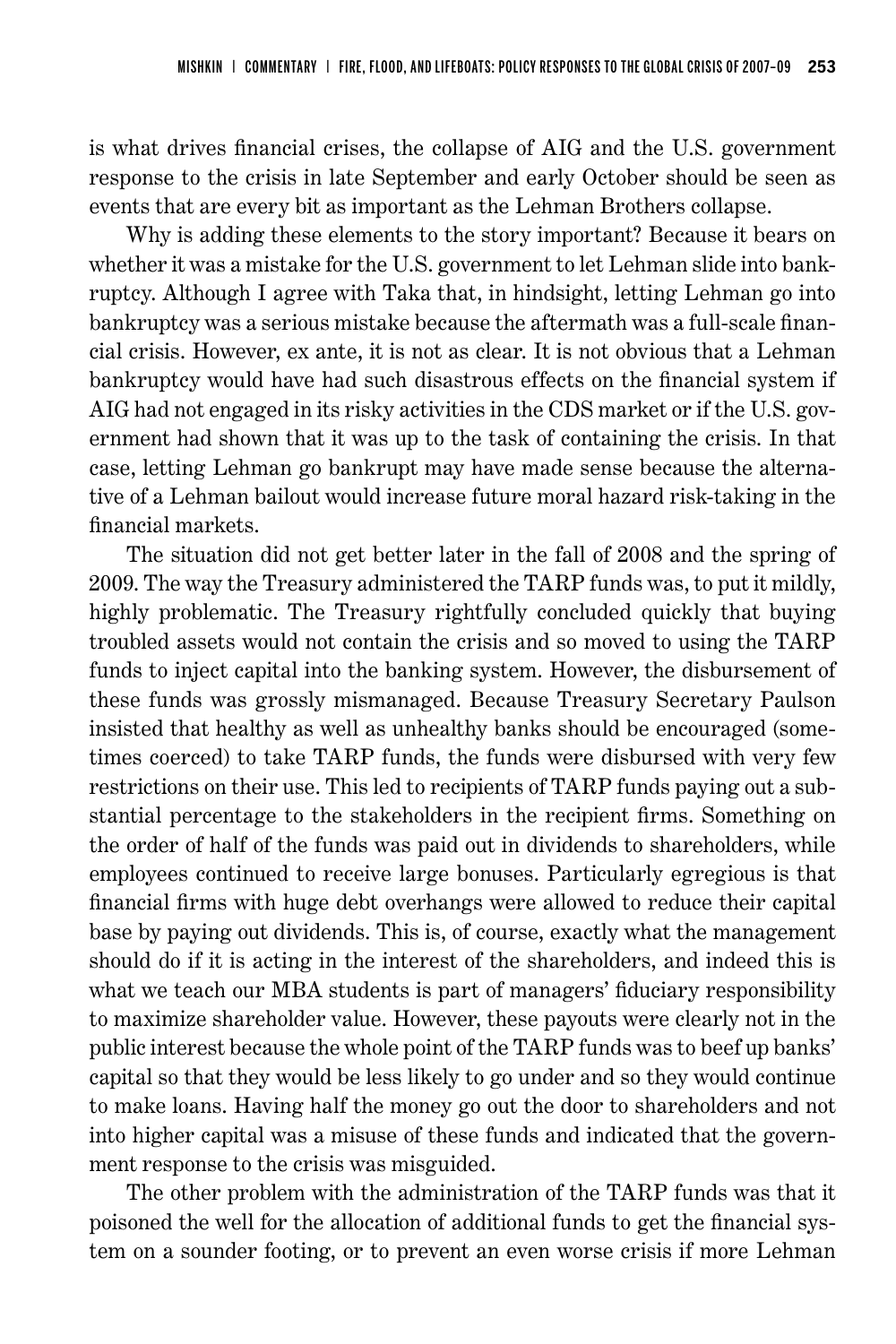Brothers and AIGs came out of the closet. The public was hopping mad about how the TARP funds were used to bail out "Wall Street" and provide payments to shareholders and bonuses to fat-cat bankers. Not surprisingly, when the new Obama Administration came in, it became abundantly clear that the Administration was not going to ask for additional funds to shore up the financial system, nor would it have been able to get those funds if needed.

By March of 2009, the situation got downright terrifying and the credit spreads hit their peaks. The fear was not unjustified. If another Lehman Brothers had occurred at that time, the financial system would have imploded further and it is likely that a depression would have ensued. Luckily this did not happen, and the stress tests proposed by the U.S. Treasury revealed that the banks were not in as bad shape as some thought, and so the financial system began to recover.

A conclusion that I draw from this episode is that the lack of the U.S. government's ability to cope effectively with the crisis was a key reason why the crisis ended up being so severe. I would also add—although I am biased because I was a Federal Reserve insider who actively supported aggressive action by the Fed to contain the crisis—that the brave actions by Chairman Bernanke helped save the day and prevented a much more dire outcome. As Paul Volcker put it, the Federal Reserve went to the "very edge of its legal authority" to contain the crisis. I never viewed this as a criticism of the Fed because Volcker was just stating a fact. I believe that the Fed's actions were successful in promoting the recovery in the financial system that we see today. This does not mean that they are not controversial. There will be serious consequences from these actions because they will increase moral hazard incentives to take on additional risk in the future unless these perverse incentives are restricted by appropriate regulation and supervision of the financial system. In addition, these actions have spurred criticisms of the Fed that are leading to the most serious attacks on the Federal Reserve's independence in its history. Nonetheless, these actions helped avert a depression, and given the tradeoffs, I strongly believe that the Fed did the right thing.

## Assessment of the Policy Response

I agree with Taka on his characterization of the difference between quantitative easing (QE) and credit easing (CE). Quantitative easing, which is what the Bank of Japan pursued in the late 1990s and early 2000s, involves an expansion of the liabilities side of bank balance sheets. Credit easing, on the other hand, which is what the Federal Reserve has been engaging in during this crisis, involves expanding the asset side of bank balance sheets.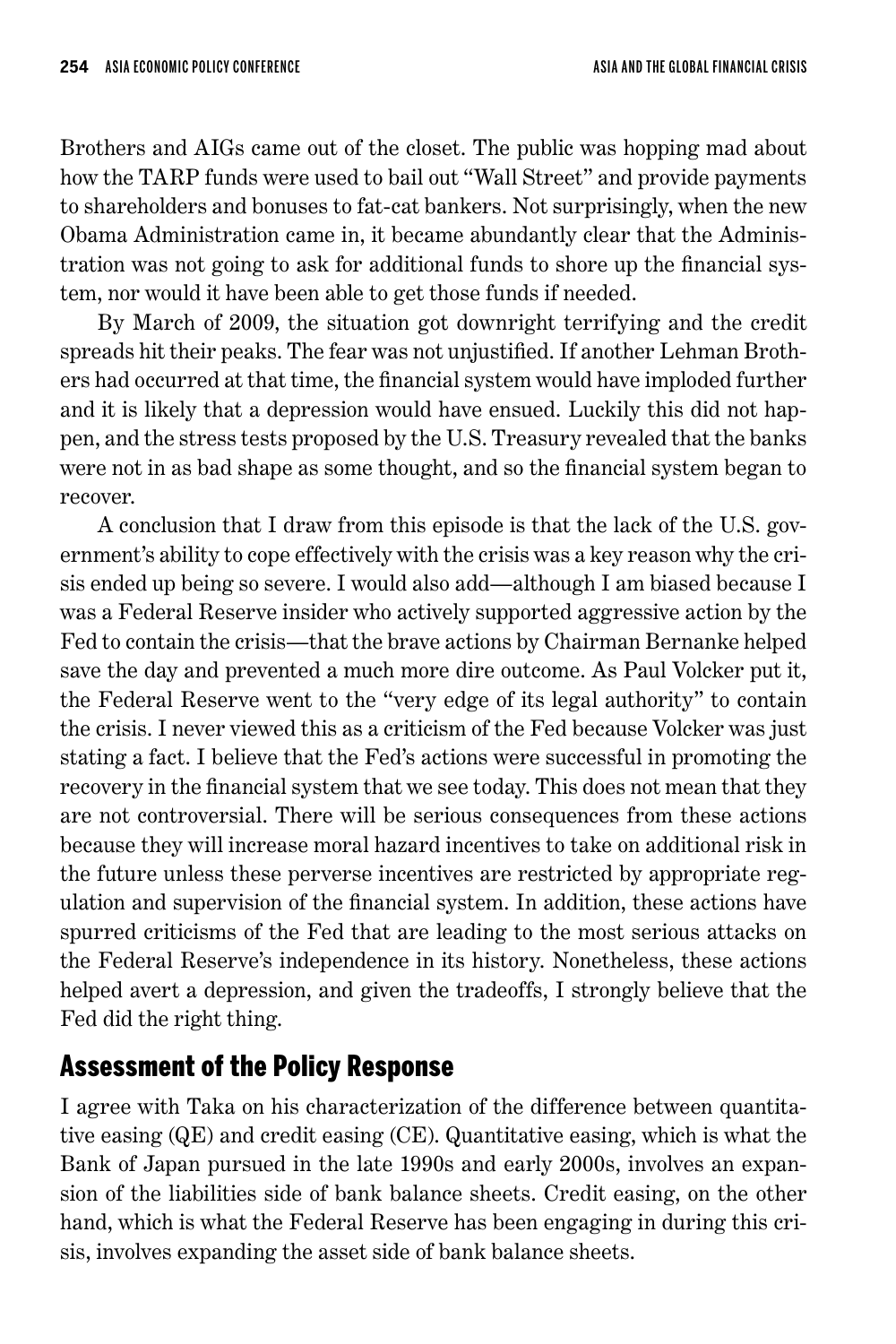I would put a slightly different slant on this distinction. Quantitative easing is a monetary action to expand bank balance sheets that has traditional expansionary effects by increasing money supply growth and raising expectations of future money supply growth along the lines that Auerbach and Obstfeld (2005) have articulated. In contrast, credit easing is focused on repairing credit markets so they can function normally again. Credit easing does involve an expansion of liquidity, but in contrast to quantitative easing, it is not focused on expanding the money supply, but rather on lowering credit spreads and making credit more readily available to jump-start the economy.

I also agree with Taka that the measures taken by the Federal Reserve were necessary and have helped stabilize financial markets and the economy. On the other hand, I think that Taka needs to address critics of the Federal Reserve actions, such as John Taylor (2009) to bolster his case.

Taka also discusses the role of inflation targeting in dealing with a financial crisis. He discusses the Bank of England's difficulties in meeting its inflation target. In the November 2008 and February 2009 *Inflation Reports*, the Bank of England indicated that it would not achieve its 2 percent inflation target even over the coming three years. Taka then asks whether the Bank of England was abandoning inflation targeting or was incompetent at achieving its target?

I believe that the answers to the two questions are no. The shock from the financial crisis was so large and unforeseen that missing the inflation target would have been the result even if monetary policy had been optimal on an ex ante basis. However, Taka's questions raise several issues about the conduct of inflation targeting when an economy is hit by a massive financial shock of the type we have recently experienced.

Some critics of inflation targeting have argued that this recent episode casts doubts on the effectiveness of inflation targeting as a monetary policy strategy. I strongly disagree. The lesson that should be learned from the recent crisis is that inflation targeting needs to be very flexible. A criticism of the conduct of some inflation targeting regimes that I brought up in the past (Mishkin 2005) is that some regimes, particularly the Bank of England, have given the impression that they were always trying to hit an inflation target at a set horizon, two years in the case of the Bank of England. However, optimal monetary policy would never set a fixed horizon for achieving an inflation target because, as Svensson (1997) has shown, when there is a concern about output fluctuations, as there should be, and the inflation rate is shocked sufficiently away from its long-run target, the path for the medium-term inflation target horizon needs to be modified. The recent financial crisis was exactly such a shock and it was sufficiently large that the horizon for hitting the inflation target would need to be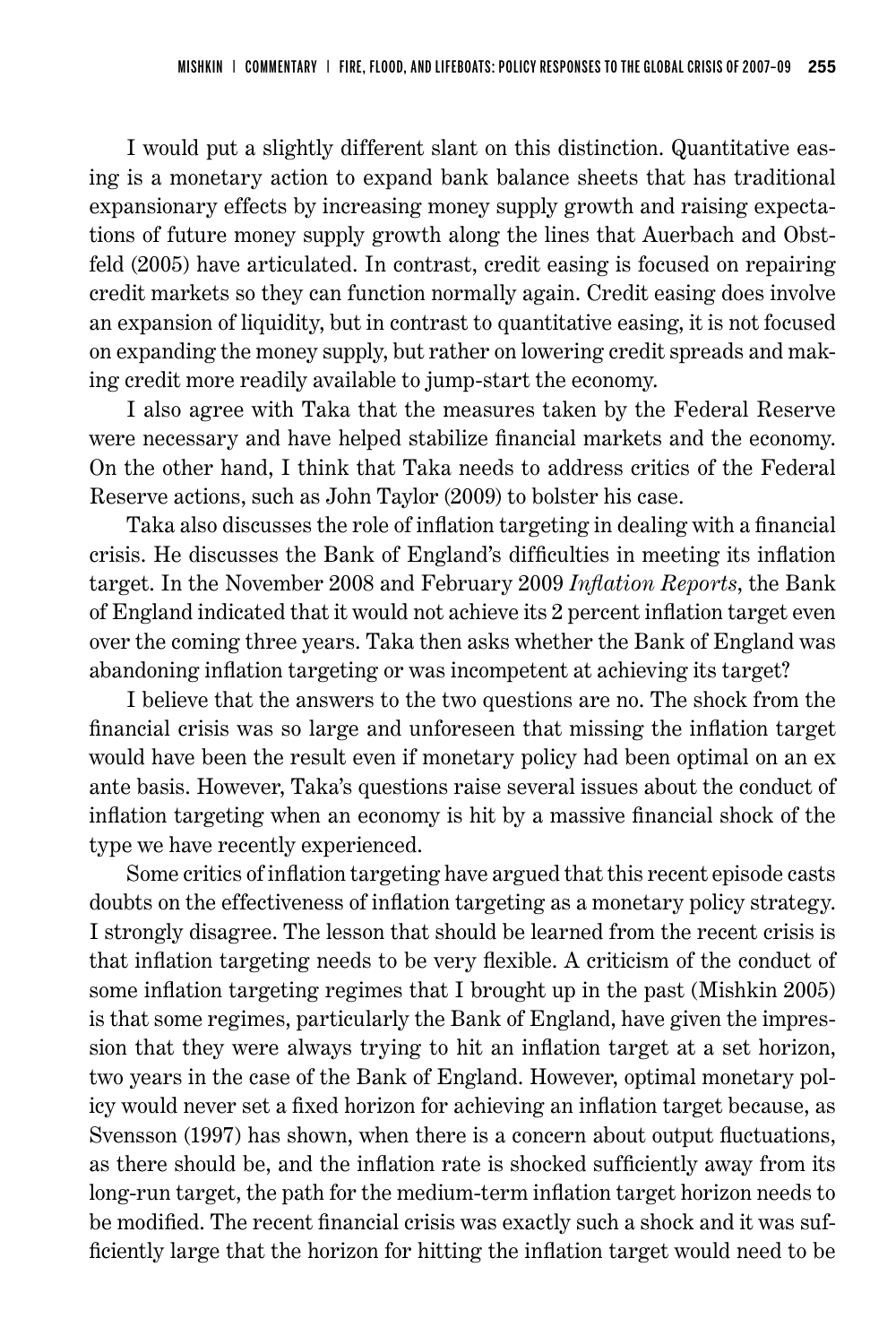lengthened substantially. In my discussion of the possibility that the horizon would have to be modified in Mishkin (2005), I discussed the case of an inflation overshoot as occurred in Brazil in 2002 and 2003 and how the Brazilian central bank handled this well by lengthening the horizon for its inflation target. This argument is just as valid for an undershoot of the inflation target that comes from a contractionary shock like the one we have experienced recently. The possibility of negative shocks to the financial system support increased flexibility for inflation targeting regimes.

But can inflation targeting help a central bank deal with a financial crisis? The answer is yes. Financial crises are contractionary and so actions to stabilize inflation are also ones that help stabilize economic activity. Furthermore the expectation that action will be taken to keep inflation from falling during a financial crisis makes monetary policy more effective in coping with the crisis. By preventing inflation expectations from falling, inflation targeting helps keep real interest rates from rising, which helps stabilize both financial markets and economic activity.

In addition, as I have argued in Mishkin (2008), preemptive actions when a financial disruption occurs are crucial to preventing more serious negative outcomes as a result of financial shocks. However, these preemptive actions would be counterproductive if they caused an increase in inflation expectations and the underlying rate of inflation; in other words, the flexibility to act preemptively against a financial disruption presumes that inflation expectations are well anchored and unlikely to rise during a period of temporary monetary easing. Inflation targeting can be extremely helpful in anchoring inflation expectations and therefore can be very helpful in enabling the central bank to effectively deal with a financial crisis.